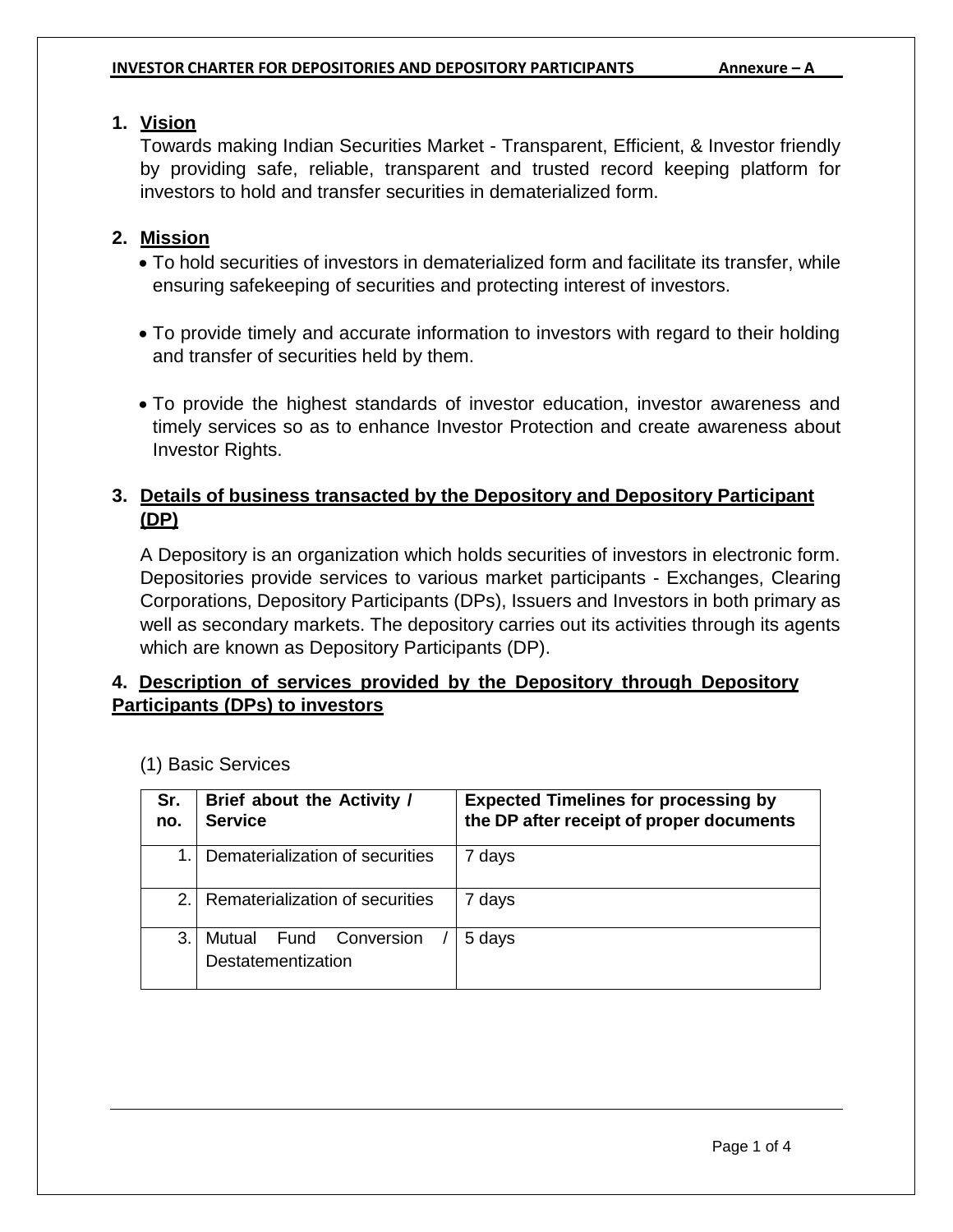#### **INVESTOR CHARTER FOR DEPOSITORIES AND DEPOSITORY PARTICIPANTS Annexure – A**

| Sr.<br>no. | Brief about the Activity /<br><b>Service</b>                       | <b>Expected Timelines for processing by</b><br>the DP after receipt of proper documents                                              |
|------------|--------------------------------------------------------------------|--------------------------------------------------------------------------------------------------------------------------------------|
| 4.         | Re-conversion<br><b>Restatementisation of Mutual</b><br>fund units | 7 days                                                                                                                               |
| 5.         | Transmission of securities                                         | 7 days                                                                                                                               |
| 6.         | Registering pledge request                                         | 15 days                                                                                                                              |
| 7.         | Closure of demat account                                           | 30 days                                                                                                                              |
| 8.         | Settlement Instruction                                             | Depositories to accept physical DIS for pay-in<br>of securities up to 4 p.m. and DIS in<br>electronic form up to 6 p.m. on $T+1$ day |

(2) Depositories provide special services like pledge, hypothecation, internet-based services etc. in addition to their core services and these include

| Sr.<br>no.     | <b>Type of Activity /Service</b>                                             | <b>Brief about the Activity / Service</b>                                                                                                                                                                                                                                                                      |
|----------------|------------------------------------------------------------------------------|----------------------------------------------------------------------------------------------------------------------------------------------------------------------------------------------------------------------------------------------------------------------------------------------------------------|
| 1 <sub>1</sub> | Value Added Services                                                         | Depositories also provide value added<br>services such as<br><b>Basic Services Demat Account (BSDA)</b><br>a.<br><b>Transposition cum dematerialization</b><br>b.<br><b>Linkages with Clearing System</b><br>C.<br>Distribution of cash and non-cash<br>d.<br>corporate benefits (Bonus, Rights, IPOs<br>etc.) |
| 2.             | Consolidated<br>Account<br>statement (CAS)                                   | CAS is issued 10 days from the end of the<br>month (if there were transactions in the<br>previous month) or half yearly (if<br>no<br>transactions).                                                                                                                                                            |
| 3.             | Digitalization<br>of the control<br>services<br>provided by the depositories | offer below<br>Depositories<br>technology<br>solutions and e-facilities to their demat<br>account holders through DPs:                                                                                                                                                                                         |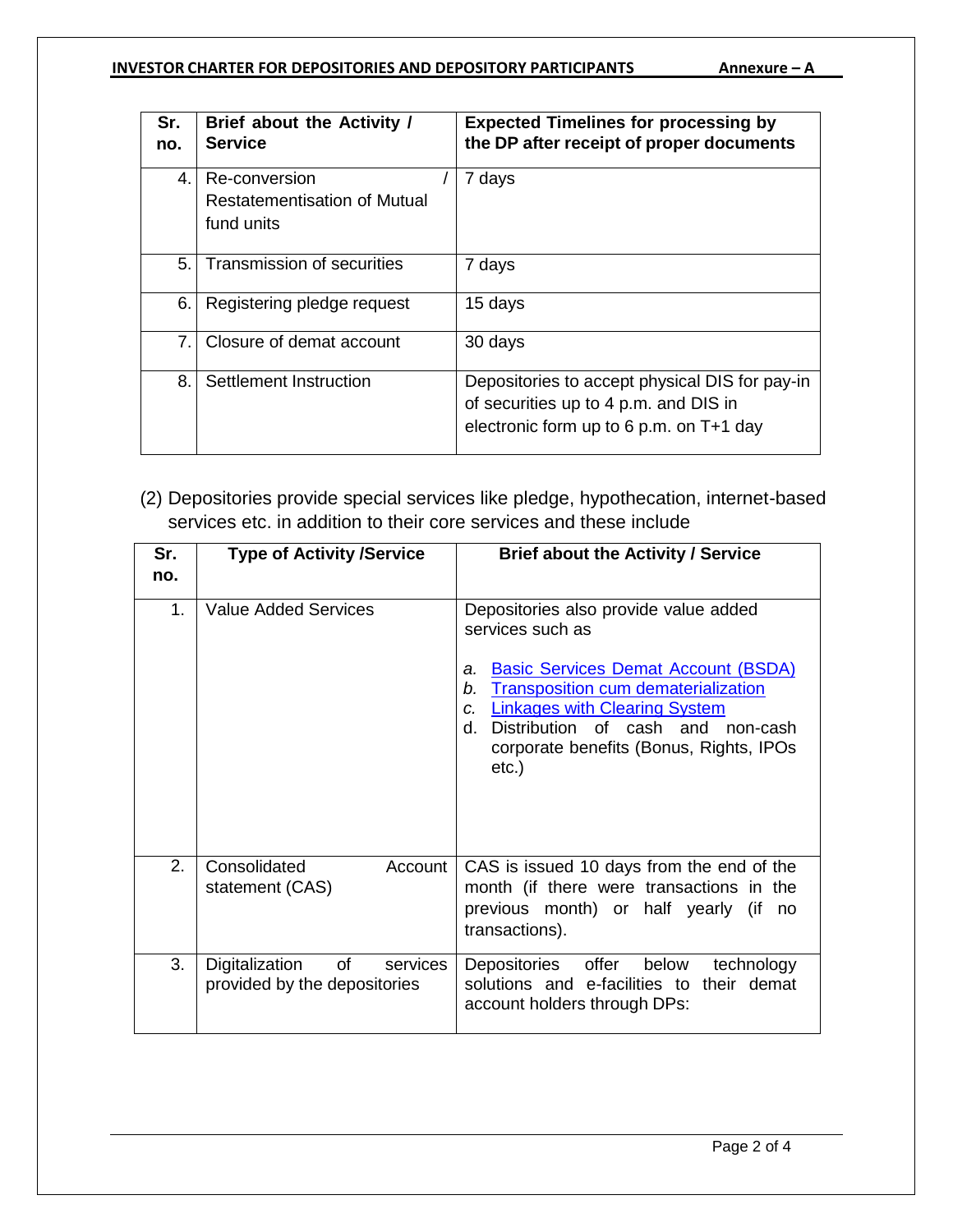| Sr.<br>no. | <b>Type of Activity /Service</b> | <b>Brief about the Activity / Service</b>                                 |
|------------|----------------------------------|---------------------------------------------------------------------------|
|            |                                  | E-account opening<br>а.<br><b>Online instructions for execution</b><br>b. |

# **4. Details of Grievance Redressal Mechanism**

(1) The Process of investor grievance redressal

| 1. | Complaint/<br>Investor<br>Grievances                | Investor can lodge complaint/ grievance against the<br>Depository/DP in the following ways:                                                                                                                                                                           |  |
|----|-----------------------------------------------------|-----------------------------------------------------------------------------------------------------------------------------------------------------------------------------------------------------------------------------------------------------------------------|--|
|    |                                                     | Electronic mode -<br>a.<br>(i) SCORES (a web based centralized grievance<br>of<br>SEBI)<br>redressal<br>system<br><b>SCORES</b>                                                                                                                                       |  |
|    |                                                     | (ii) Respective Depository's web portal dedicated<br>for the filing of compliant Central Depository<br>Services (India) Limited (cdslindia.com)                                                                                                                       |  |
|    |                                                     | (iii) Emails to designated email IDs of Depository<br>[complaints@cdslindia.com]                                                                                                                                                                                      |  |
|    |                                                     | b. Offline mode [dp@ftconline.in]                                                                                                                                                                                                                                     |  |
|    |                                                     | The complaints/ grievances lodged directly with the<br>Depository shall be resolved within 30 days.                                                                                                                                                                   |  |
| 2. | Grievance<br>Investor<br><b>Redressal Committee</b> | If no amicable resolution is arrived, then the Investor<br>has the option to refer the complaint/ grievance to the                                                                                                                                                    |  |
|    | of Depository                                       | Grievance Redressal Committee (GRC) of the<br>Depository. Upon receipt of reference, the GRC will<br>endeavor to resolve the complaint/ grievance by<br>hearing the parties and examining the necessary<br>information and documents.                                 |  |
| 3. | Arbitration<br>proceedings                          | The Investor may also avail the arbitration mechanism<br>set out in the Byelaws and Business Rules/Operating                                                                                                                                                          |  |
|    |                                                     | Instructions of the Depository in relation to any<br>grievance, or dispute relating to depository services.<br>The arbitration reference shall be concluded by way<br>of issue of an arbitral award within 4 months from the<br>date of appointment of arbitrator(s). |  |